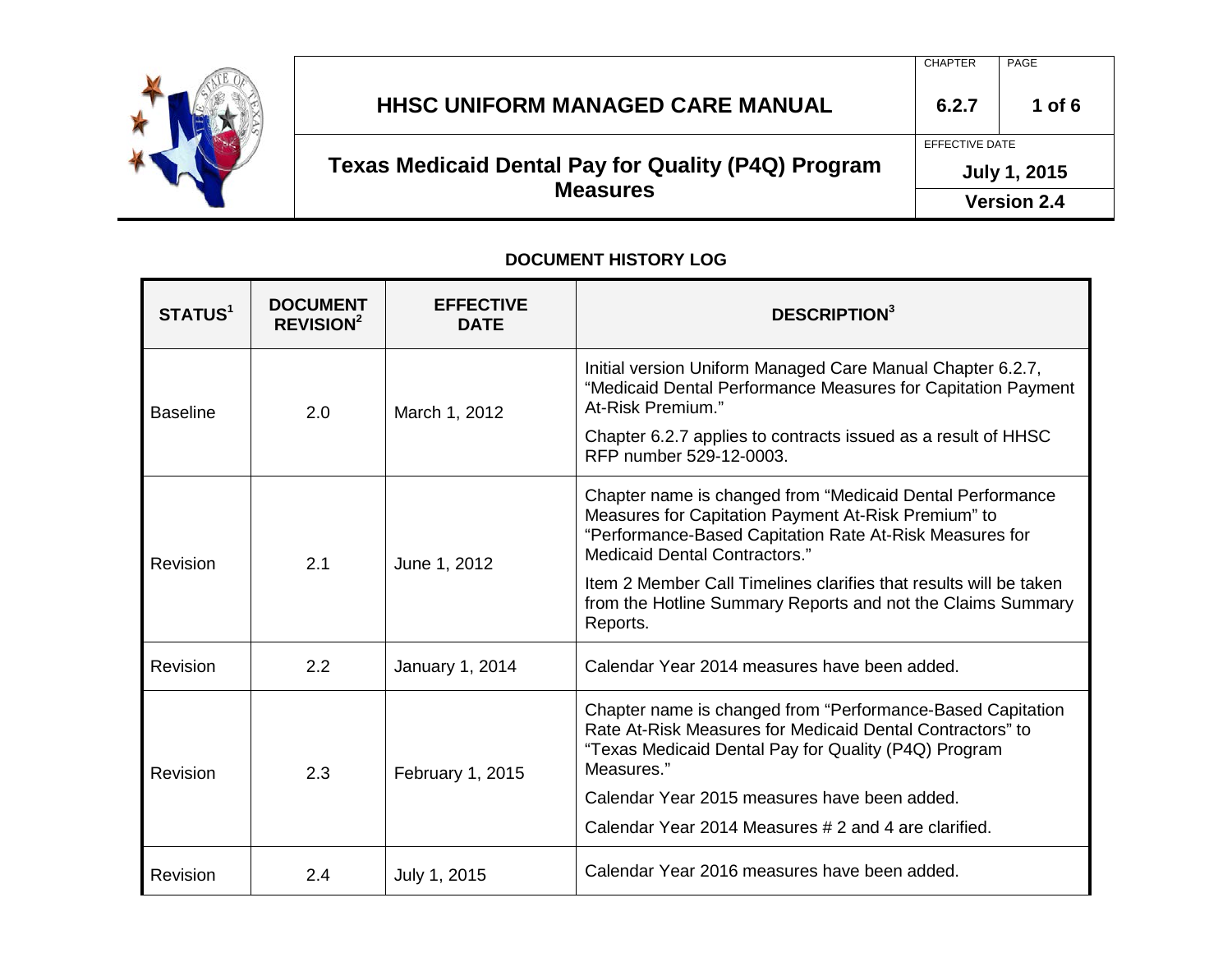

#### CHAPTER | PAGE **HHSC UNIFORM MANAGED CARE MANUAL 6.2.7 2 of 6 Texas Medicaid Dental Pay for Quality (P4Q) Program Measures** EFFECTIVE DATE **July 1, 2015 Version 2.4**

#### **DOCUMENT HISTORY LOG**

| <b>STATUS1</b>                                                                                                                                                                                                                                                                                                                                                                                                                                                           | <b>DOCUMENT</b><br><b>REVISION<sup>2</sup></b> | <b>EFFECTIVE</b><br><b>DATE</b> | <b>DESCRIPTION</b> <sup>3</sup>                              |
|--------------------------------------------------------------------------------------------------------------------------------------------------------------------------------------------------------------------------------------------------------------------------------------------------------------------------------------------------------------------------------------------------------------------------------------------------------------------------|------------------------------------------------|---------------------------------|--------------------------------------------------------------|
|                                                                                                                                                                                                                                                                                                                                                                                                                                                                          |                                                |                                 | Calendar Year 2015 measures #2, 3 and 4 have been clarified. |
|                                                                                                                                                                                                                                                                                                                                                                                                                                                                          |                                                |                                 | Calendar Year 2014 measures #2, 3 and 4 have been clarified. |
| Status should be represented as "Baseline" for initial issuances, "Revision" for changes to the Baseline version, and "Cancellation" for withdrawn versions.<br><sup>2</sup> Revisions should be numbered according to the version of the issuance and sequential numbering of the revision—e.g., "1.2" refers to the first version of the<br>document and the second revision.<br>$3\overline{2}$ Rrief description of the changes to the document made in the revision |                                                |                                 |                                                              |

Brief description of the changes to the document made in the revision.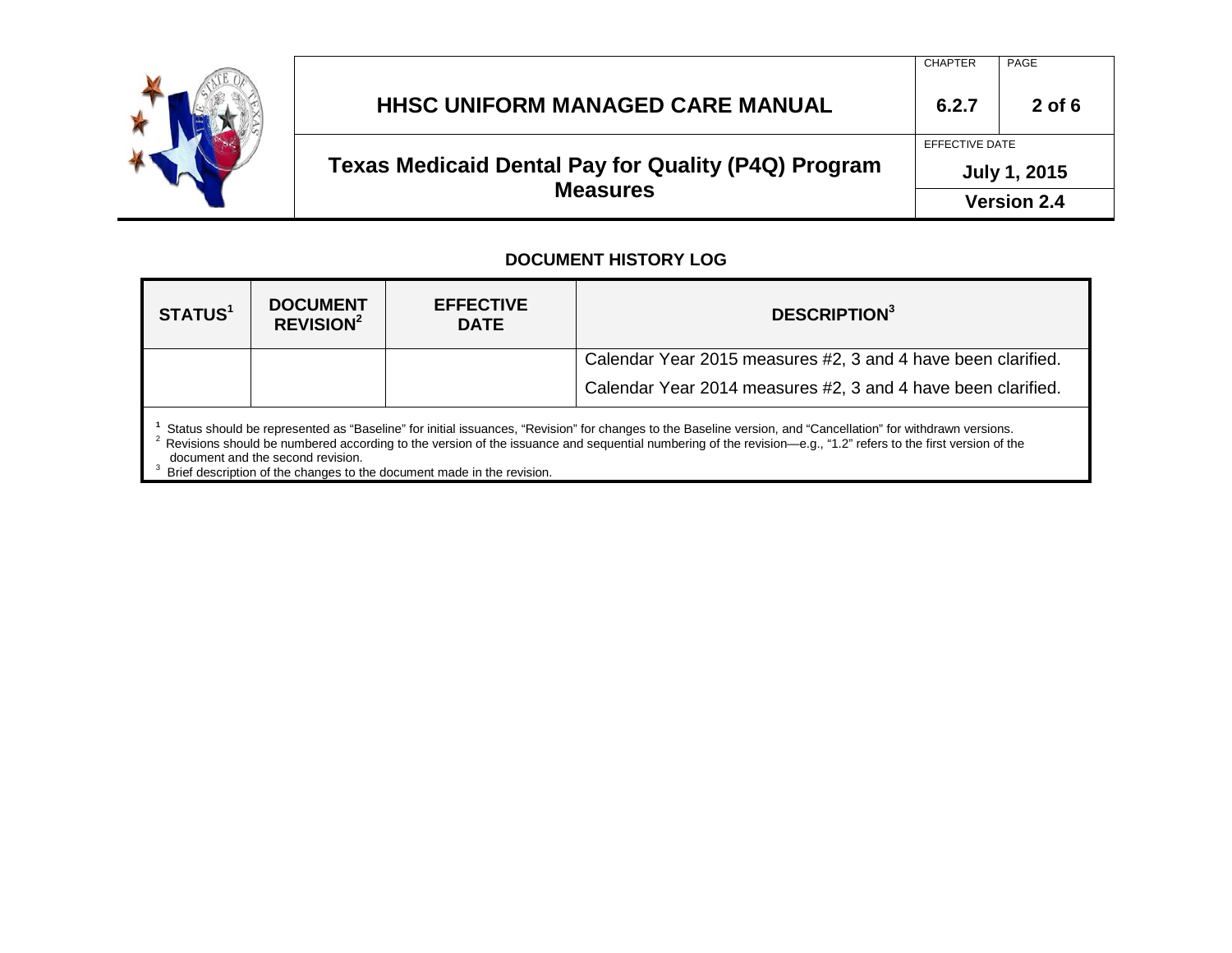

#### CHAPTER PAGE **HHSC UNIFORM MANAGED CARE MANUAL 6.2.7 3 of 6 Texas Medicaid Dental Pay for Quality (P4Q) Program Measures** EFFECTIVE DATE **July 1, 2015 Version 2.4**

## **Calendar Year 2016 (January 1, 2016 – December 31, 2016)**

|    | <b>Measure</b>                           | <b>Data Collection</b><br><b>Period</b> | <b>Definition</b>                                                                                                                                                                                                                                                                                                                                                                                                                                                                                                                                                                      |
|----|------------------------------------------|-----------------------------------------|----------------------------------------------------------------------------------------------------------------------------------------------------------------------------------------------------------------------------------------------------------------------------------------------------------------------------------------------------------------------------------------------------------------------------------------------------------------------------------------------------------------------------------------------------------------------------------------|
|    | 1. Preventive Dental<br>Services         | January 2016 -<br>December 2016         | Percent of members (1 year - 20 years) enrolled for at least 11 of the past 12 months<br>who had at least one preventive dental service during the measurement year.                                                                                                                                                                                                                                                                                                                                                                                                                   |
| 2. | <b>TH Steps Checkups</b>                 | January $2016 -$<br>December 2016       | Percent of members (1 year - 20 years) receiving exactly one THSteps Dental Checkup<br>per year (50% of weight of 2 checkups)                                                                                                                                                                                                                                                                                                                                                                                                                                                          |
|    |                                          | January $2016 -$<br>December 2016       | Percent of members (1 year - 20 years) receiving at least two THSteps Dental Checkup<br>per year<br>Based on recommended standards of THSteps dental checkup visits (2 visits per year), the sub-measure of one<br>checkup will receive 50% of the weight of the sub-measure of two checkups.                                                                                                                                                                                                                                                                                          |
|    | 3. TH Steps Checkups<br>after Enrollment | January $2016 -$<br>December 2016       | Percent of new members (1 year - 20 years) receiving at least one THSteps Dental<br>Checkup within 90 days of enrollment<br>New members will be excluded from the eligible population if they had a qualifying check-up in the past 6 months while<br>enrolled with a different plan                                                                                                                                                                                                                                                                                                   |
|    | 4. Sealant Measure                       | January 2016 -<br>December 2016         | Sealant Measure (each sub-measure weighted equally)<br>% of members (6 years - 9 years) enrolled for at least 6 continuous months who<br>had at least one sealant services on one of the permanent first molars during the<br>measurement year<br>% of members (10 years - 14 years) enrolled for at least 6 continuous months who<br>$\bullet$<br>had at least one sealant services on one of the permanent second molars during<br>the measurement year<br>Members who have all their applicable teeth previously sealed, restored or extracted will be excluded from<br>the measure |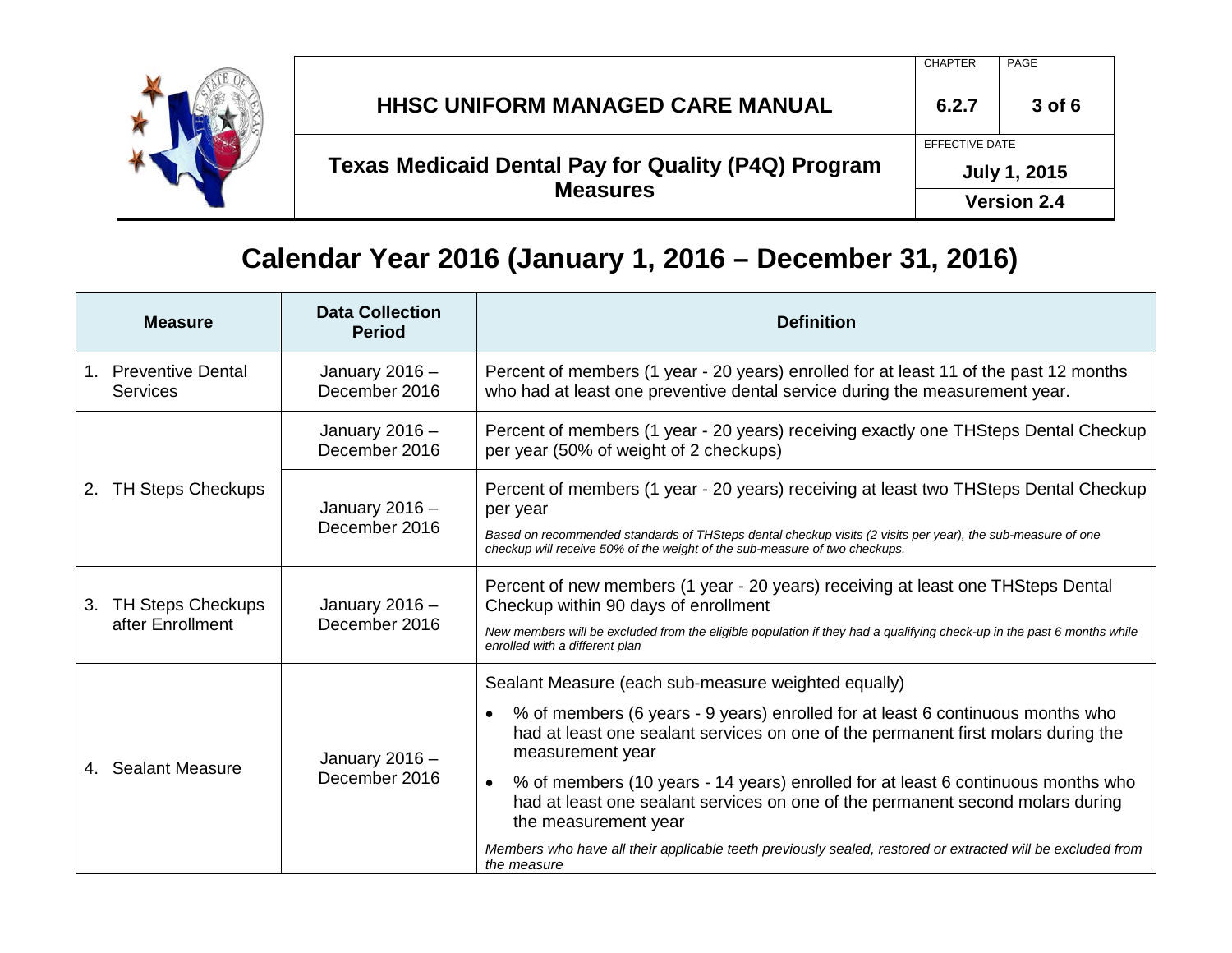

#### CHAPTER PAGE **HHSC UNIFORM MANAGED CARE MANUAL 6.2.7 4 of 6 Texas Medicaid Dental Pay for Quality (P4Q) Program Measures** EFFECTIVE DATE **July 1, 2015 Version 2.4**

## **Calendar Year 2015 (January 1, 2015 – December 31, 2015)**

| <b>Measure</b>                                     | <b>Data Collection</b><br><b>Period</b> | <b>Definition</b>                                                                                                                                                                                                                                                                             |
|----------------------------------------------------|-----------------------------------------|-----------------------------------------------------------------------------------------------------------------------------------------------------------------------------------------------------------------------------------------------------------------------------------------------|
| <b>Preventive Dental</b><br>1.<br><b>Services</b>  | January 2015 -<br>December 2015         | Percent of members (1 year - 20 years) enrolled for at least 11 of the past 12 months<br>who had at least one preventive dental service during the measurement year.                                                                                                                          |
|                                                    | January 2015 -<br>December 2015         | Percent of members (1 year - 20 years) receiving exactly one THSteps Dental Checkup<br>per year (50% of weight of 2 checkups)                                                                                                                                                                 |
| <b>TH Steps Checkups</b><br>2.                     | January $2015 -$<br>December 2015       | Percent of members (1 year - 20 years) receiving at least two THSteps Dental Checkup<br>per year<br>Based on recommended standards of THSteps dental checkup visits (2 visits per year), the sub-measure of one<br>checkup will receive 50% of the weight of the sub-measure of two checkups. |
| <b>TH Steps Checkups</b><br>3.<br>after Enrollment | January $2015 -$<br>December 2015       | Percent of new members (1 year - 20 years) receiving at least one THSteps Dental<br>Checkup within 90 days of enrollment<br>New members will be excluded from the eligible population if they had a qualifying check-up in the past 6 months while<br>enrolled with a different plan          |
|                                                    | January $2015 -$<br>December 2015       | Sealant Measure (each sub-measure weighted equally)                                                                                                                                                                                                                                           |
| 4. Sealant Measure                                 |                                         | % of members (6 - 9 years) enrolled for at least 6 continuous months who had at<br>least one sealant services on one of the permanent first molars during the<br>measurement year                                                                                                             |
|                                                    |                                         | % of members (10-14 years) enrolled for at least 6 continuous months who had at<br>$\bullet$<br>least one sealant services on one of the permanent second molars during the<br>measurement year                                                                                               |
|                                                    |                                         | Members who have all their applicable teeth previously sealed, restored or extracted will be excluded from the measure                                                                                                                                                                        |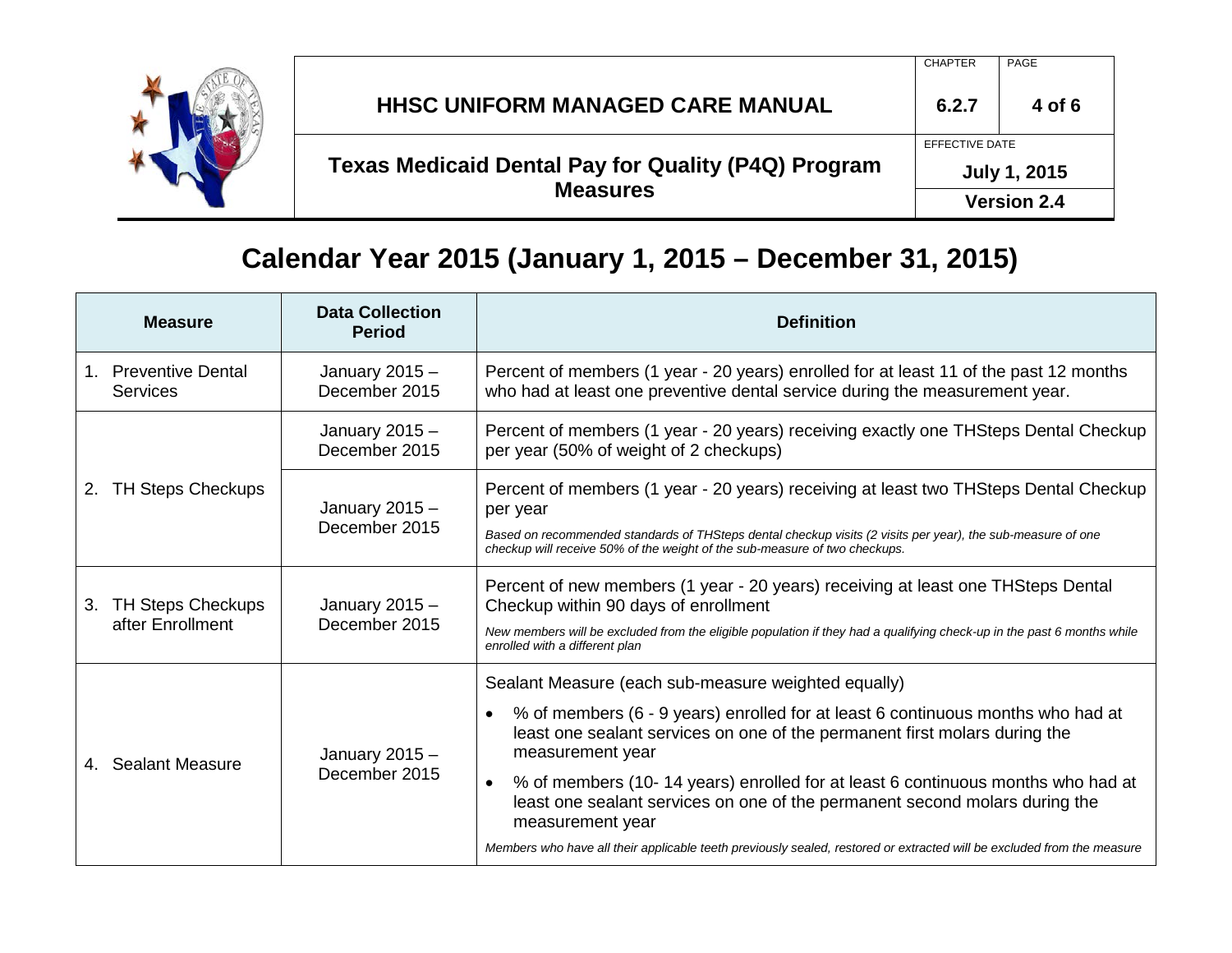

#### CHAPTER PAGE **HHSC UNIFORM MANAGED CARE MANUAL 6.2.7 5 of 6 Texas Medicaid Dental Pay for Quality (P4Q) Program Measures** EFFECTIVE DATE **July 1, 2015 Version 2.4**

## **Calendar Year 2014 (January 1, 2014 – December 31, 2014)**

|    | <b>Measure</b>                              | <b>Data Collection</b><br><b>Period</b> | <b>Measure Details</b>                                                                                                                                                                                                                                                                                                                                                                                                                                                                                                                                                              |
|----|---------------------------------------------|-----------------------------------------|-------------------------------------------------------------------------------------------------------------------------------------------------------------------------------------------------------------------------------------------------------------------------------------------------------------------------------------------------------------------------------------------------------------------------------------------------------------------------------------------------------------------------------------------------------------------------------------|
|    | 1. Preventive Dental<br><b>Services</b>     | Jan 2014 - Dec 2014                     | Percent of members (1 year - 20 years old) enrolled for at least 11 of the past 12 months<br>who had at least one preventive dental service during the measurement year.                                                                                                                                                                                                                                                                                                                                                                                                            |
| 2. | <b>THSteps Checkups</b>                     | Jan 2014 - Dec 2014                     | <b>THSteps Care Measures</b><br>a. Percent of members (1 year - 20 years) receiving exactly one THSteps Dental<br>Checkup per year<br>b. Percent of members (1 year - 20 years) receiving at least two THSteps Dental<br>Checkup per year<br>Based on recommended standards of THSteps dental checkup visits (2 visits per year), the sub-measure of one checkup will<br>receive 50% of the weight of the sub-measure of two checkups.                                                                                                                                              |
| 3. | <b>THSteps Checkups</b><br>after Enrollment | Jan 2014 - Dec 2014                     | Percent of new members (1 year - 20 years) receiving at least one THSteps Dental<br>Checkup within 90 days of enrollment<br>New members will be excluded from the eligible population if they had a qualifying check-up in the past 6 months while<br>enrolled with a different plan                                                                                                                                                                                                                                                                                                |
|    | 4. Sealant Measure                          | Jan 2014 - Dec 2014                     | Sealant Measure (each sub-measure weighted equally)<br>% of members $(6 - 9$ years) enrolled for at least 6 continuous months who had at least<br>$\bullet$<br>one sealant services on one of the permanent first molars during the measurement year<br>% of members (10 – 14 years) enrolled for at least 6 continuous months who had at<br>$\bullet$<br>least one sealant services on one of the permanent second molars during the<br>measurement year<br>Members who have all their applicable teeth previously sealed, restored or extracted will be excluded from the measure |